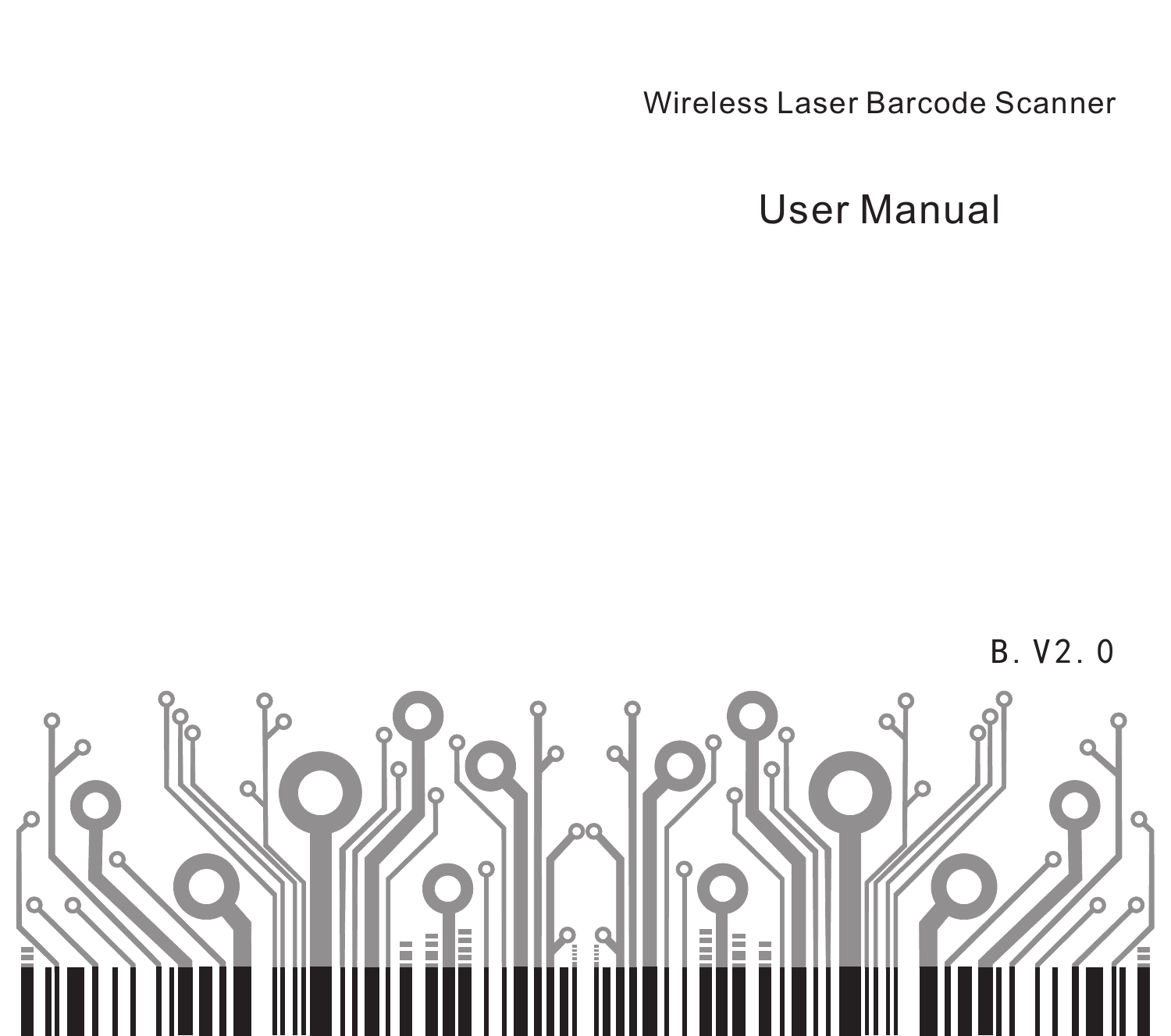Thanks for choosing 2.4GHz or Bluetooth Wireless Barcode Scanners from my shop. If you have any questions about the device or any our products, please feel free to send an email to vcall@vcall.com.cn, and we will get back to you as soon as we can. (Response time might be a bit delayed on Saturdays and Sundays)

**Please Note: Use the provided pin or something sharp to reach the disassembling hole if you want to get the USB cable and the scanner body separated**.

**The 2.4GHz Barcode Scanner can ONLY be used as a wireless scanner. 2 in 1 can be used as a wirelss or a wired Bar code Scanner.**

Part One: Basic Descriptions and Settings for 2.4GHz Barcode Scanner.

Quick Start: (Wireless Working Instruction Steps) Step 1: Plug the USB Receiver to your PC. The USB Receiver may take a couple of minutes to complete its installation, only when installed successfully, it can work and save data properly. You do not need to install any other softwares to get it working.

Step2: Hold and press the trigger for 4-5 seconds till the green light is ON to turn on the barcodes scanner.For Bluetooth Barcode Scanner, you need to hold and press the trigger for 7 seconds or a longer time till you can find the device on Bluetooth list.

**Bluetooth Wireless Barcode Scanner: Open up the Bluetooth of your PC(USB Receiver required to work with PC) or your mobile phone(No USB Receiver is needed when paired), do a search for the Bluetooth ID of the Bluetooth Barcode Scanner, when the searching work is done, try pairing the 2 devices. If your PC does not have Bluetooth, you can use the provided Drive to make your PC Bluetooth-enabled. Then move to step 3.**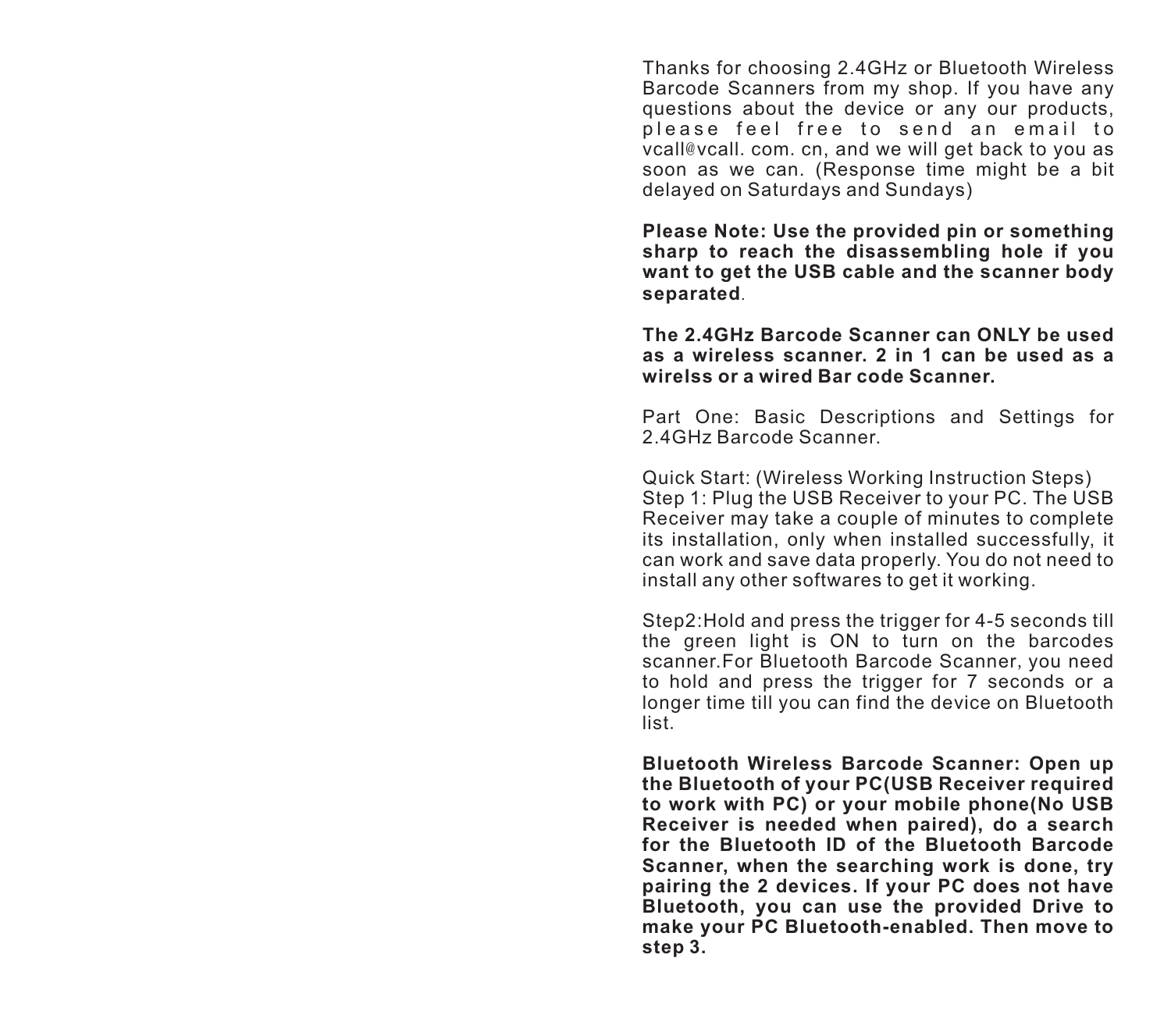Step 3: Scan 'Startup' Setting barcodes below.



Step 4: Scan 'Matching' barcodes below to pair with USB Receiver.



Step 5: When the Setting work is done, you can now open a txt, excel or notepad on your PC ( **Or on your mobile phone if you are using a Bluetooth Barcode Scanner** ) to display the barcodes you scanned.

Part Two: Frequently Used Barcode Descriptions

You may some times need to use the scanner as a wired one, then you need to change the working mode from Wireless ( works with the USB Receiver ) to Wired ( works with the USB cable ). **For Bluetooth and 2 in 1 Bar code Scanners Only.**

Let us say your scanner is on wireless mode, you need to scan the 'Handhold Model' barcode below, taking off the USB Receiver from your computer and then connect the cable to your Barcode Scanner and PC. Then you can make it a wired barcode scanner.



Likewise, if you want to make the Bluetooth/2 in 1 barcode scanners wireless, you need to scan the ' Bluetooth Wireless' barcode listed below.



If the barcode scanner can not scan properly, you need to scan the following 2 barcodes ONE BY ONE to get it working.

Reset Mode:





How to Change Lines:

If you want to change lines automatically, you may use and scan the ' Add Enter ' barcodes below.



Examples: 123456789 123456789

Or you can add 2 lines by scanning ' Add Two Enter' barcode below if needed.



Add Two Enter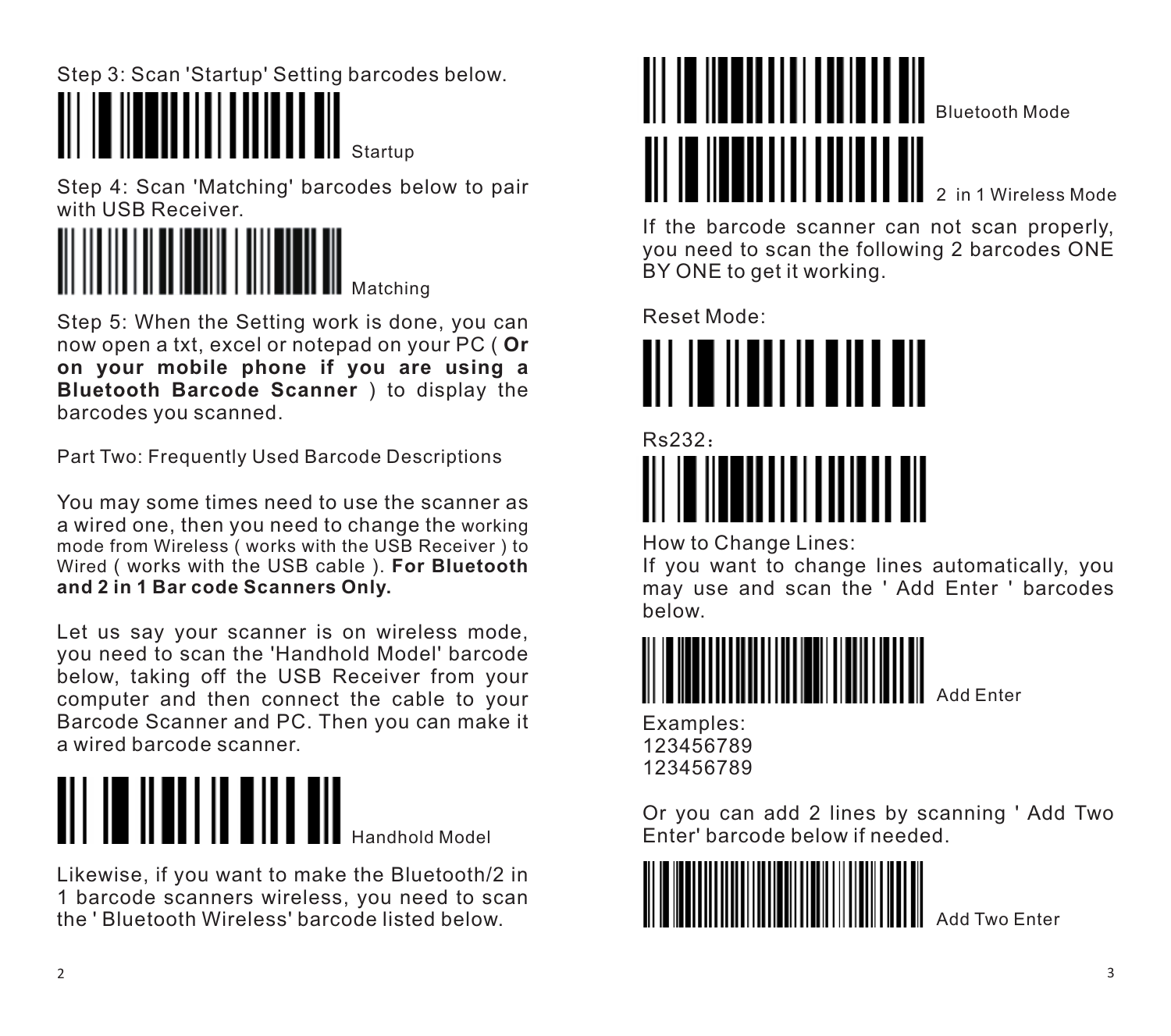#### Examples: 123456789

123456789

What if you do not want to change lines? Scan 'Remove Enter' instead.



Examples:

123456789123456789123456789

Hibernate Time Settings:

Scan the Hibernate Time Settings barcodes below to enter Time Setting Mode.

Remove Enter



Then scan a time barcode to set the time for hibernating.

There are 7 time selections from which you can choose. From 2 seconds to 60 min.



## **Inventory Mode: (For 2.4GHz Wireless Barcode Scanner Only )**

What is Inventory Mode?

 $(1)$  You can scan all the barcodes need to be scanned and you can count how many barcodes have been scanned.

(2)When on Inventory Mode, the barcodes scanned will NOT displayed on your PC immediately till all your scanning work is done AND you have scanned the 'Upload Data' barcode, then all the barcodes will be displayed on your PC. The data is being saved in the USB Receiver.

Scan the Inventory Mode barcode.



When all the scanning work is done, scan ' Upload Data' barcode.



Want to know how many entries have been scanned on Inventory Mode?

Scan ' Total Number of Barcode' will do.



According to the total number of data

Or if you want to exit Inventory Mode which means every time you scan a barcode, the barcode will show on your PC, then scan ' Instant Upload Data Recovery' below.



Instant upload data recovery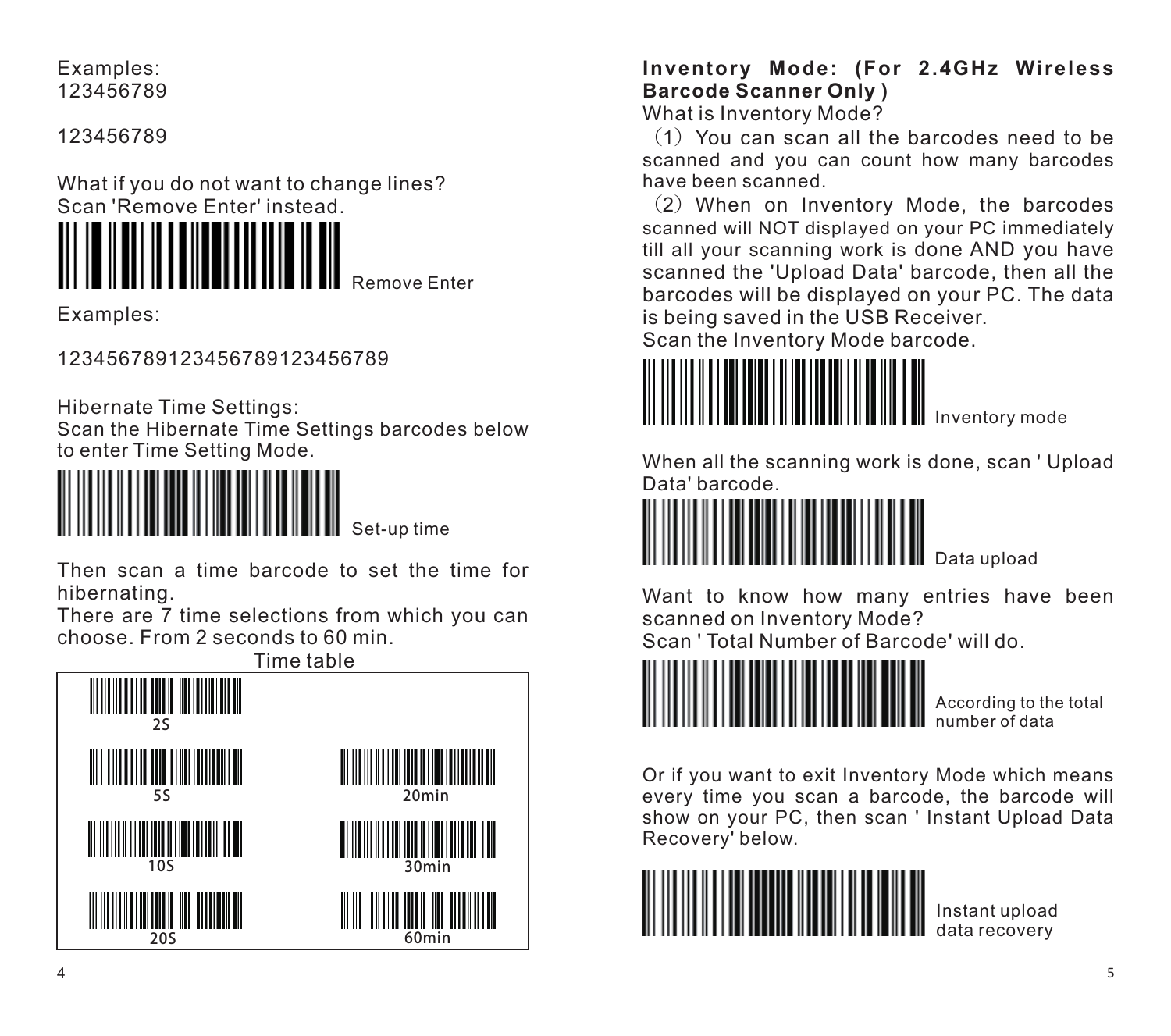Data Erasing:

As we said before, the barcodess scanned will be saved in the USB Receiver when on the wireless mode, if you want to erase all data saved in the Receiver, you then need to scan the 'Data Erasing' Barcode below.

Clear data (please use caution)

Some Other Barcodes You Might Need. The Default ID Display: To add prefix '00' for the barcodes.



To hide the prefix '00' ID hidden

Keyboard Mode: **WININI WINI WINI** 

Keyboard(ps/2)

Automatic Twinkle:



Automatic Continuous Scan





**Channel ID Settings (For 2.4GHz Barcode Scanner Only)**

If you have more than one barcode scanners, you may want to assign a unique ID for each. The ID consists of 2 numbers, and the first number should be '0'.

Scan the following 4 barcodes ONE BY ONE to enter Channel ID Settings Mode.

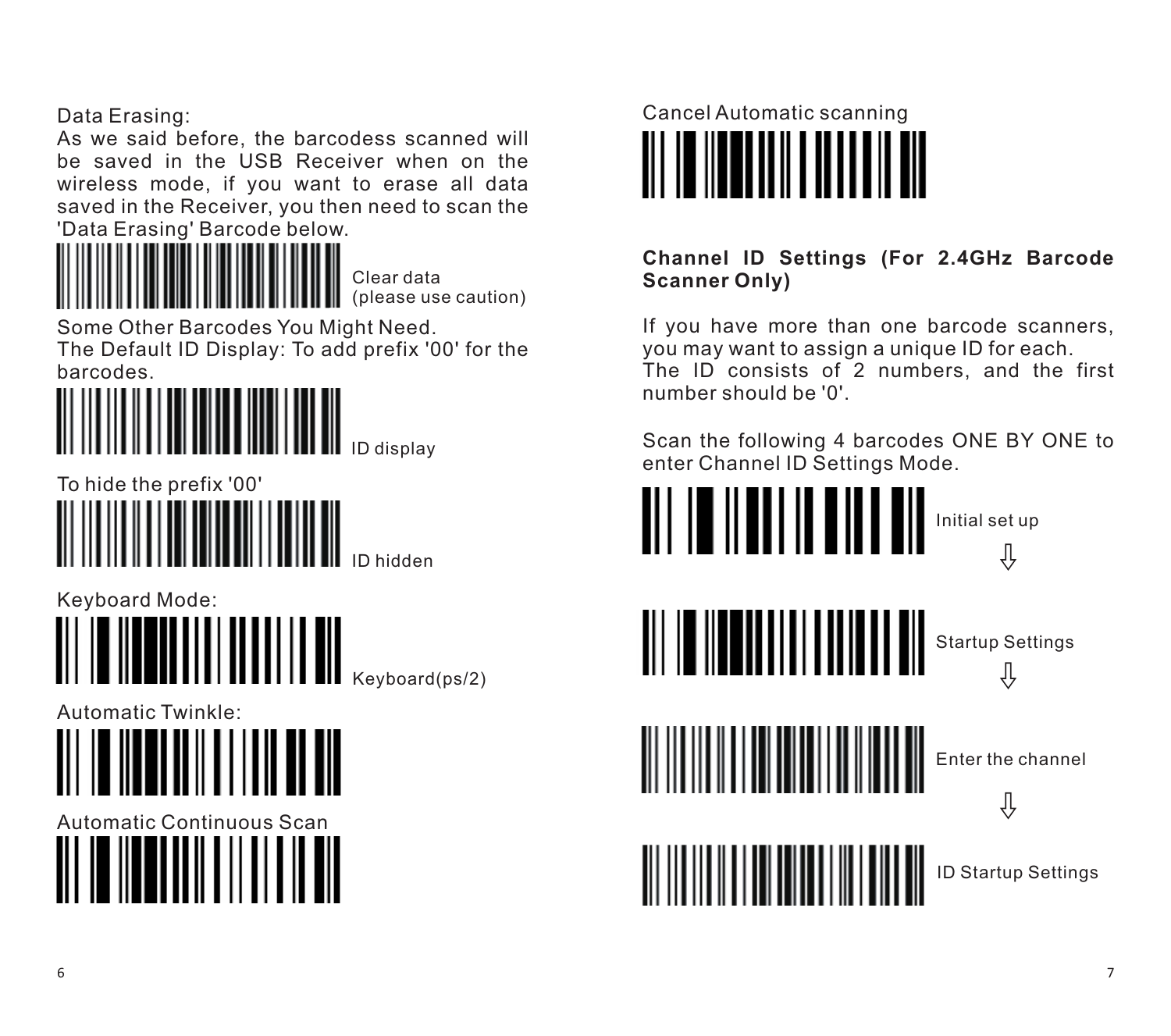Then scan 2 barcodes (the first one should be '0' ) below to finish Channel ID Setting.



To Change Language:

The default language is English

Keyboard Country (English)

Or you can change to Universal by scanning the barcode below



## **Specifications:**

**Working power supply:**DC3.7 V ~ 5 V **Working current:** 130 mA (650 mw) of the total power consumption.

**Static electricity: 33 mA** 

**Operating frequency**:

2.4 GHz/Bluetooth (optional)

**Communication distance**:2 ~ 800 metres (empty)

**Light source type**:

visible laser diode, a wavelength of 650 nm

**Read code accuracy:** 4 mil

**The shell material: ABS + PC + rubber** 

**Working temperature:** 0 ℃~45 ℃

**Storage temperature**:20 ℃~ 60 ℃

**Relative humidity:** 5% ~ 95% (no condensation)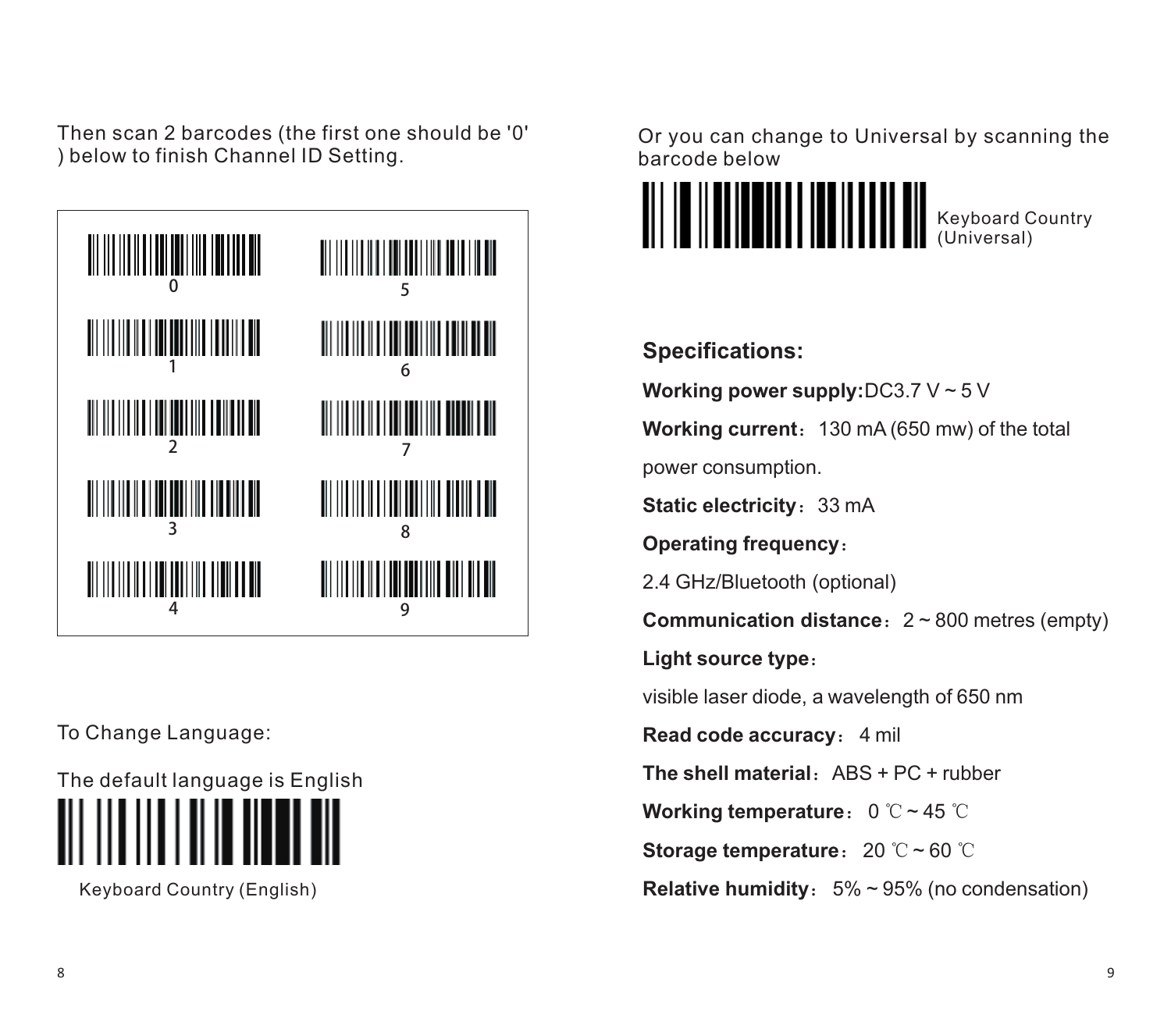**Environmental brightness: Max. 5000 Lux.** 

(fluorescence)

**Can bear aseismic capacity:** 1.5 m free fall

**Scanning mode:** two-way single scan

**Scanning speed: 100 times per second** 

**Scanning accuracy:** 0.10 mm (pcs0.9)

**scannerwidth: 30 mm** @ window

scanning .220 mm @ 200 mm

**Scanning depth of field:**  $0 \approx 250$  mm (0.33 mm)

:

PCS 90%)

**Scanning Angle:** the Angle of 30 °

**Angle: 75 ° Angle: 65 °** 

**Lift type:** buzzer, indicator light

**Scanning mode:** manual trigger / continuous

scanning (automatic scanning optional)

**Printing contrast:** minimum 30% of reflection

**Ber**:1/600

**Decoding ability:** EAN - 8, EAN 13, UPC - A, UPC -

E, Code39, Code93, Code128 EAN128, Codaber Industoal 2 of 5, Matrix2of5,Interleave2of5, MSI, China postal code, etc.

*Note: all graphic barcode scanner figure is the reference, not as a product appearance figure.*